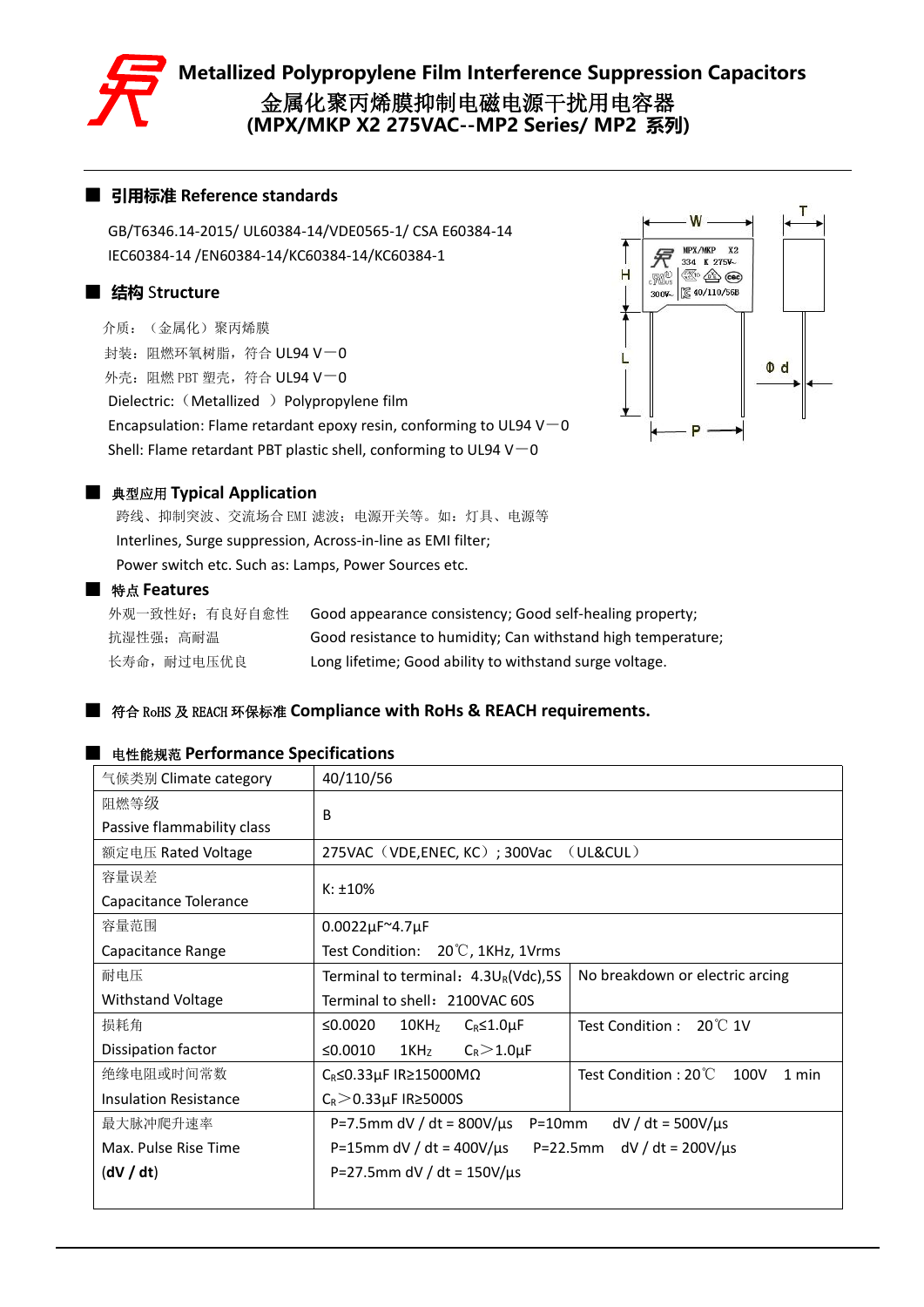

### ■ 电性能规范 **Performance Specifications**

| 稳态湿热                  | 温度 Temp.: 40±2℃                 | 无可见损伤,标志清晰                                                         |
|-----------------------|---------------------------------|--------------------------------------------------------------------|
| Steady-state          | 相对湿度 Humidity: 93%RH            | no visible damage, clear mark                                      |
| Damp-heat Test        | 持续时间 Duration Time: 56 Days     | 绝缘电阻 IR:≥ 额定值的 50%                                                 |
|                       |                                 | IR:≥ 50% of Rated value                                            |
|                       |                                 | 容量变化(相对初始值):                                                       |
|                       |                                 | Capacitance change: $\triangle C/C \leq \pm 5\%$                   |
|                       |                                 | 损耗角增加 Dissipation factor:                                          |
|                       |                                 | Rise $\leq$ 0.0080 (10KH <sub>z</sub> ), C <sub>R</sub> $\leq$ 1uF |
|                       |                                 | Rise ≤0.0050 (1KHz), C <sub>R</sub> >1uF                           |
| 耐久性试验                 | 温度 Temp.: +110℃,                | 绝缘电阻 Insulation Resistance                                         |
| <b>Endurance Test</b> | 施加电压: 1.25×额定电压(每小时             | $IR \geq 50\%$ of rated value                                      |
|                       | 增加电压到 1000Vac, 0.1 秒, 1 次)      | 容量变化(相对初始值): △C/C≤±10%                                             |
|                       | Test Voltage:                   | Capacitance change: $\triangle$ C/C $\leq$ +10%                    |
|                       | 1.25 Times Rated Voltage (Rise) |                                                                    |
|                       | the voltage to 1000Vac for .01s |                                                                    |
|                       | once per hours )                |                                                                    |
|                       | 持续时间 Duration Time: 1000H       |                                                                    |

### ■ 安规认证 **Safety Certification**

| 认证标志                 | 额定电压                 | 证书号码            | 引用标准               | 认证国家                         |
|----------------------|----------------------|-----------------|--------------------|------------------------------|
| <b>Certification</b> | <b>Rated Voltage</b> | Certificate No. | Reference standard | <b>Certification Country</b> |
| UL/CUL               | 300VAC               | E319615         | UL60384-14         | 美国、加拿大                       |
|                      |                      |                 | CSA E60384-14      | America / Canada             |
| VDE.                 | 275VAC               | 40028812        | EN60384-14         | 德国 Germany                   |
| <b>ENEC</b>          | 275VAC               | 40028812        | EN60384-14         | 欧盟 Europe                    |
| CQC                  | 275VAC               | CQC09001035778  | GB/T6346.14-2015   | 中国 China                     |
| KC                   | 275VAC               | SU030803-       | KC60384-14         | 韩国 Korea                     |
|                      |                      | (16001-16005)   |                    |                              |

### ■ 产品编码说明 **Part No. Description:**

15 位产品编码如下:

The Part No. Is total 15 digits, details as follow:

| 1           | $\mathcal{P}$ | 3 | 4 | 5.                       | 6 |   | 8                                     | 9 | 10                       | 11                                                    | 12 | 13 | 14     | 15     |                                               |
|-------------|---------------|---|---|--------------------------|---|---|---------------------------------------|---|--------------------------|-------------------------------------------------------|----|----|--------|--------|-----------------------------------------------|
| M           | P             |   |   | 0                        |   | K |                                       |   | E                        | 4                                                     | Χ  | 8  | $\ast$ | $\ast$ |                                               |
| Digit 1-3   |               |   |   | 型号代码 Product Name Code   |   |   |                                       |   | MP2= Class X2 Capacitors |                                                       |    |    |        |        |                                               |
| Digit 4-6   |               |   |   |                          |   |   | 标称容量 Rated Capacitance Value          |   |                          | For example : $105 = 10 \times 10^5$ pF = $1.0 \mu$ F |    |    |        |        |                                               |
| Digit 7     |               |   |   |                          |   |   | 容量偏差 Capacitance Tolerance            |   | $K = \pm 10\%$           |                                                       |    |    |        |        |                                               |
| Digit 8-9   |               |   |   | 额定电压 Rated Voltage Code  |   |   |                                       |   | 27=275VAC                |                                                       |    |    |        |        |                                               |
| Digit 10-11 |               |   |   | 亮号 Plastic shell code    |   |   |                                       |   |                          |                                                       |    |    |        |        |                                               |
| Digit 12    |               |   |   | 塑壳颜色 Plastic Shell Color |   |   |                                       |   |                          |                                                       |    |    |        |        | $X =$ Yellow Color with LOGO on the shell top |
| Digit 13    |               |   |   | 线径代码 Line diameter code  |   |   |                                       |   |                          | $6=0.68=0.8$                                          |    |    |        |        |                                               |
| Digit 14-15 |               |   |   |                          |   |   | 成型或内部识别码 Forming Type or Internal Use |   |                          |                                                       |    |    |        |        |                                               |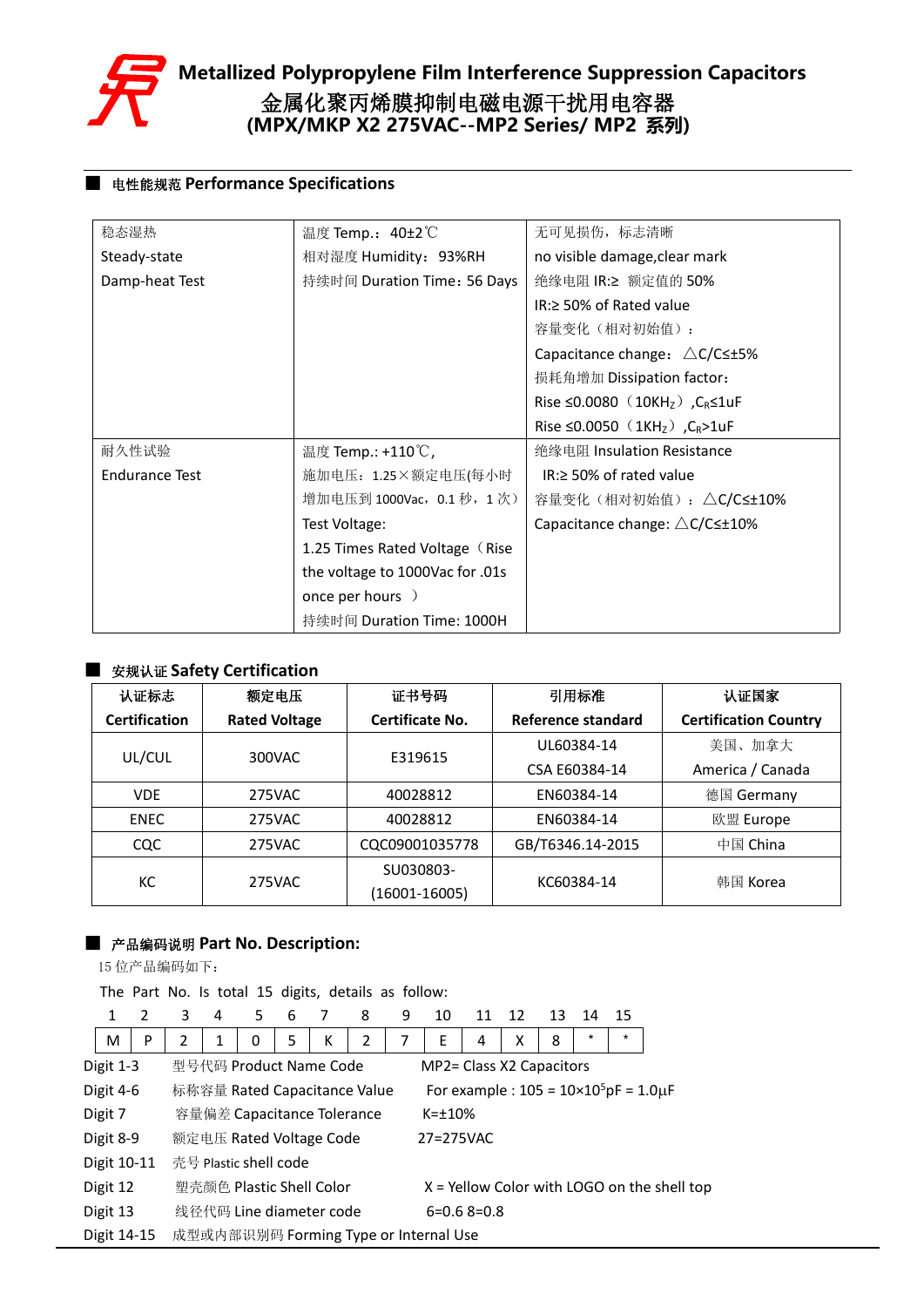

| 成品编码            | 等级             | 电压      | 容量                       | 尺寸 Dimension (mm) |                |       |       |                     |  |  |
|-----------------|----------------|---------|--------------------------|-------------------|----------------|-------|-------|---------------------|--|--|
| Part No.        | <b>Class</b>   | Voltage | Capacitance<br>$(\mu F)$ | W±0.5             | T±0.5          | H±0.5 | P±0.5 | $\Phi$ d $\pm$ 0.05 |  |  |
| MP2103K27B1R5LC | X <sub>2</sub> | 275VAC  | 0.01                     | 10                | 4              | 9     | 7.5   | 0.5                 |  |  |
| MP2103K27C2R6LC | X2             | 275VAC  | 0.01                     | 13                | 5              | 11    | 10    | 0.6                 |  |  |
| MP2103K27C2S6LC | X <sub>2</sub> | 275VAC  | 0.01                     | 13                | 5              | 11    | 10    | 0.6                 |  |  |
| MP2103K27C2X6LC | X <sub>2</sub> | 275VAC  | 0.01                     | 13                | 5              | 11    | 10    | 0.6                 |  |  |
| MP2104K27B2R6LC | X2             | 275VAC  | 0.1                      | 10                | 5              | 11    | 7.5   | 0.6                 |  |  |
| MP2104K27C2S6LC | X2             | 275VAC  | 0.1                      | 13                | 5              | 11    | 10    | 0.6                 |  |  |
| MP2104K27C2X6LC | X2             | 275VAC  | 0.1                      | 13                | 5              | 11    | 10    | 0.6                 |  |  |
| MP2104K27C3R6LC | X2             | 275VAC  | 0.1                      | 13                | 6              | 12    | 10    | 0.6                 |  |  |
| MP2104K27C3X6LC | X2             | 275VAC  | 0.1                      | 13                | 6              | 12    | 10    | 0.6                 |  |  |
| MP2104K27D1R6LC | X2             | 275VAC  | 0.1                      | 18                | 5              | 11    | 15    | 0.6                 |  |  |
| MP2104K27D2R8LC | X2             | 275VAC  | 0.1                      | 18                | 6              | 12    | 15    | 0.8                 |  |  |
| MP2104K27D2X8LC | X2             | 275VAC  | 0.1                      | 18                | 6              | 12    | 15    | 0.8                 |  |  |
| MP2105K27C5X6LC | X2             | 275VAC  | $1.0\,$                  | 13                | 7.8            | 13.8  | 10    | 0.6                 |  |  |
| MP2105K27D6X8LC | X <sub>2</sub> | 275VAC  | $1.0\,$                  | 18                | 10             | 15.8  | 15    | 0.8                 |  |  |
| MP2105K27D8R8LC | X <sub>2</sub> | 275VAC  | 1.0                      | 18                | 11.2           | 19.2  | 15    | 0.8                 |  |  |
| MP2105K27D8X8LC | X2             | 275VAC  | 1.0                      | 18                | 11.2           | 19.2  | 15    | 0.8                 |  |  |
| MP2105K27E2X8LC | X2             | 275VAC  | 1.0                      | 26.5              | $\overline{7}$ | 16.5  | 22.5  | 0.8                 |  |  |
| MP2105K27E3R8LC | X2             | 275VAC  | 1.0                      | 26.5              | 8.5            | 17    | 22.5  | 0.8                 |  |  |
| MP2105K27E3S8LC | X2             | 275VAC  | 1.0                      | 26.5              | 8.5            | 17    | 22.5  | 0.8                 |  |  |
| MP2105K27E3X8LC | X2             | 275VAC  | 1.0                      | 26.5              | 8.5            | 17    | 22.5  | 0.8                 |  |  |
| MP2105K27E4R8LC | X <sub>2</sub> | 275VAC  | $1.0\,$                  | 26.5              | 10             | 19    | 22.5  | 0.8                 |  |  |
| MP2105K27E4X8LC | X2             | 275VAC  | $1.0\,$                  | 26.5              | 10             | 19    | 22.5  | 0.8                 |  |  |
| MP2105K27E5R8LC | X2             | 275VAC  | $1.0\,$                  | 26.5              | 11             | 20    | 22.5  | 0.8                 |  |  |
| MP2105K27E6R8LC | X2             | 275VAC  | $1.0\,$                  | 26                | 12             | 21.5  | 22.5  | 0.8                 |  |  |
| MP2105K27F1R8LC | X2             | 275VAC  | 1.0                      | 31.5              | 10.8           | 19.5  | 27.5  | 0.8                 |  |  |
| MP2105K27F1S8LC | X2             | 275VAC  | 1.0                      | 31.5              | 10.8           | 19.5  | 27.5  | 0.8                 |  |  |
| MP2105K27F1X8LC | X2             | 275VAC  | 1.0                      | 31.5              | 10.8           | 19.5  | 27.5  | 0.8                 |  |  |
| MP2105K27F2R8LC | X2             | 275VAC  | 1.0                      | 31.5              | 13             | 21.5  | 27.5  | 0.8                 |  |  |
| MP2123K27C2X6LC | X2             | 275VAC  | 0.012                    | 13                | 5              | 11    | 10    | 0.6                 |  |  |
| MP2124K27C2X6LC | X2             | 275VAC  | 0.12                     | 13                | 5              | 11    | 10    | 0.6                 |  |  |
| MP2124K27C3X6LC | X2             | 275VAC  | 0.12                     | 13                | 6              | 12    | 10    | 0.6                 |  |  |
| MP2124K27D1X6LC | X2             | 275VAC  | 0.12                     | 18                | 5              | 11    | 15    | 0.6                 |  |  |
| MP2124K27D2R8LC | X2             | 275VAC  | 0.12                     | 18                | 6              | 12    | 15    | 0.8                 |  |  |

说明 Note: "\*\*"表示内部特征码 "\*\*"=Internal use.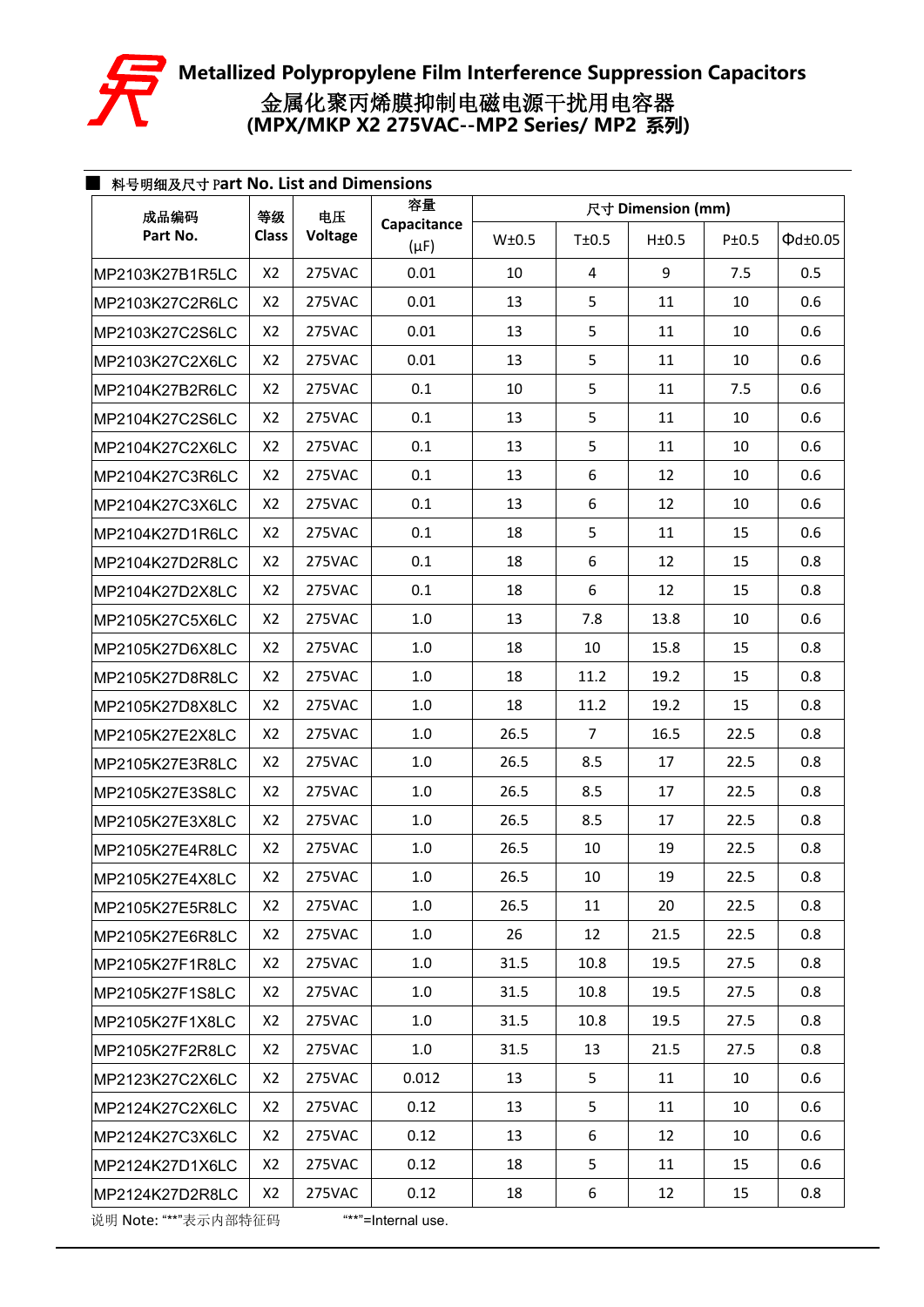

| 成品编码                 | 等级             | 电压      | 容量                       | 尺寸 Dimension (mm) |                |       |       |                    |  |  |
|----------------------|----------------|---------|--------------------------|-------------------|----------------|-------|-------|--------------------|--|--|
| Part No.             | <b>Class</b>   | Voltage | Capacitance<br>$(\mu F)$ | W±0.5             | T±0.5          | H±0.5 | P±0.5 | $\Phi$ d $\pm$ 0.5 |  |  |
| MP2124K27D2X8LC      | X2             | 275VAC  | 0.12                     | 18                | 6              | 12    | 15    | 0.8                |  |  |
| MP2125K27D7X8LC      | X2             | 275VAC  | 1.2                      | 18                | 10.8           | 19    | 15    | 0.8                |  |  |
| MP2125K27E2X8LC      | X2             | 275VAC  | 1.2                      | 26.5              | $\overline{7}$ | 16.5  | 22.5  | 0.8                |  |  |
| MP2125K27E4X8LC      | X2             | 275VAC  | 1.2                      | 26.5              | 10             | 19    | 22.5  | 0.8                |  |  |
| MP2125K27E6R8LC      | X <sub>2</sub> | 275VAC  | 1.2                      | 26                | 12             | 21.5  | 22.5  | 0.8                |  |  |
| MP2125K27E7X8LC      | X <sub>2</sub> | 275VAC  | 1.2                      | 26.5              | 13             | 23    | 22.5  | 0.8                |  |  |
| MP2125K27F1X8LC      | X <sub>2</sub> | 275VAC  | 1.2                      | 31.5              | 10.8           | 19.5  | 27.5  | 0.8                |  |  |
| MP2125K27F2X8LC      | X <sub>2</sub> | 275VAC  | 1.2                      | 31.5              | 13             | 21.5  | 27.5  | 0.8                |  |  |
| MP2153K27C2R6LC      | X2             | 275VAC  | 0.015                    | 13                | 5              | 11    | 10    | 0.6                |  |  |
| MP2153K27C2X6LC      | X <sub>2</sub> | 275VAC  | 0.015                    | 13                | 5              | 11    | 10    | 0.6                |  |  |
| MP2154K27C2X6LC      | X2             | 275VAC  | 0.15                     | 13                | 5              | 11    | 10    | 0.6                |  |  |
| MP2154K27C3R6LC      | X2             | 275VAC  | 0.15                     | 13                | 6              | 12    | 10    | 0.6                |  |  |
| MP2154K27C3X6LC      | X2             | 275VAC  | 0.15                     | 13                | 6              | 12    | 10    | 0.6                |  |  |
| MP2154K27D1X6LC      | X2             | 275VAC  | 0.15                     | 18                | 5              | 11    | 15    | 0.6                |  |  |
| MP2154K27D2R8LC      | X <sub>2</sub> | 275VAC  | 0.15                     | 18                | 6              | 12    | 15    | 0.8                |  |  |
| MP2154K27D2X8LC      | X <sub>2</sub> | 275VAC  | 0.15                     | 18                | 6              | 12    | 15    | 0.8                |  |  |
| MP2154K27D3R8LC      | X <sub>2</sub> | 275VAC  | 0.15                     | 18                | 7.5            | 13.5  | 15    | 0.8                |  |  |
| MP2154K27D3S8LC      | X2             | 275VAC  | 0.15                     | 18                | 7.5            | 13.5  | 15    | 0.8                |  |  |
| MP2154K27E1R8LC      | X2             | 275VAC  | 0.15                     | 26.5              | 6              | 15    | 22.5  | 0.8                |  |  |
| MP2155K27D8X8LC      | X <sub>2</sub> | 275VAC  | 1.5                      | 18                | 11.2           | 19.5  | 15    | 0.8                |  |  |
| MP2155K27E3X8LC      | X2             | 275VAC  | 1.5                      | 26.5              | 8.5            | 17    | 22.5  | 0.8                |  |  |
| MP2155K27E5X8LC      | X2             | 275VAC  | 1.5                      | 26.5              | 11             | 20    | 22.5  | 0.8                |  |  |
| MP2155K27E6R8LC      | X2             | 275VAC  | 1.5                      | 26.5              | 12             | 21.5  | 22.5  | 0.8                |  |  |
| MP2155K27E7X8LC      | X2             | 275VAC  | 1.5                      | 26.5              | 13             | 23    | 22.5  | 0.8                |  |  |
| MP2155K27F1S8LC      | X2             | 275VAC  | 1.5                      | 31.5              | 10.8           | 19.5  | 27.5  | 0.8                |  |  |
| MP2155K27F1X8LC      | X2             | 275VAC  | 1.5                      | 31.5              | 10.8           | 19.5  | 27.5  | 0.8                |  |  |
| MP2155K27F2R8LC      | X2             | 275VAC  | 1.5                      | 31.5              | 13             | 21.6  | 27.5  | 0.8                |  |  |
| MP2155K27F2X8LC      | X2             | 275VAC  | 1.5                      | 31.5              | 13             | 21.6  | 27.5  | 0.8                |  |  |
| MP2155K27F3R8LC      | X2             | 275VAC  | 1.5                      | 31                | 14             | 25    | 27.5  | 0.8                |  |  |
| MP2183K27C2X6LC      | X2             | 275VAC  | 0.018                    | 13                | 5              | 11    | 10    | 0.6                |  |  |
| MP2184K27C3R6LC      | X2             | 275VAC  | 0.18                     | 13                | 6              | 12    | 10    | 0.6                |  |  |
| MP2184K27C3X6LC      | X <sub>2</sub> | 275VAC  | 0.18                     | 13                | 6              | 12    | 10    | 0.6                |  |  |
| MP2184K27C5R6LC      | X <sub>2</sub> | 275VAC  | 0.18                     | 13                | 7.8            | 13.8  | 10    | 0.6                |  |  |
| 说明 Note: "**"表示内部特征码 |                |         | "**"=Internal use.       |                   |                |       |       |                    |  |  |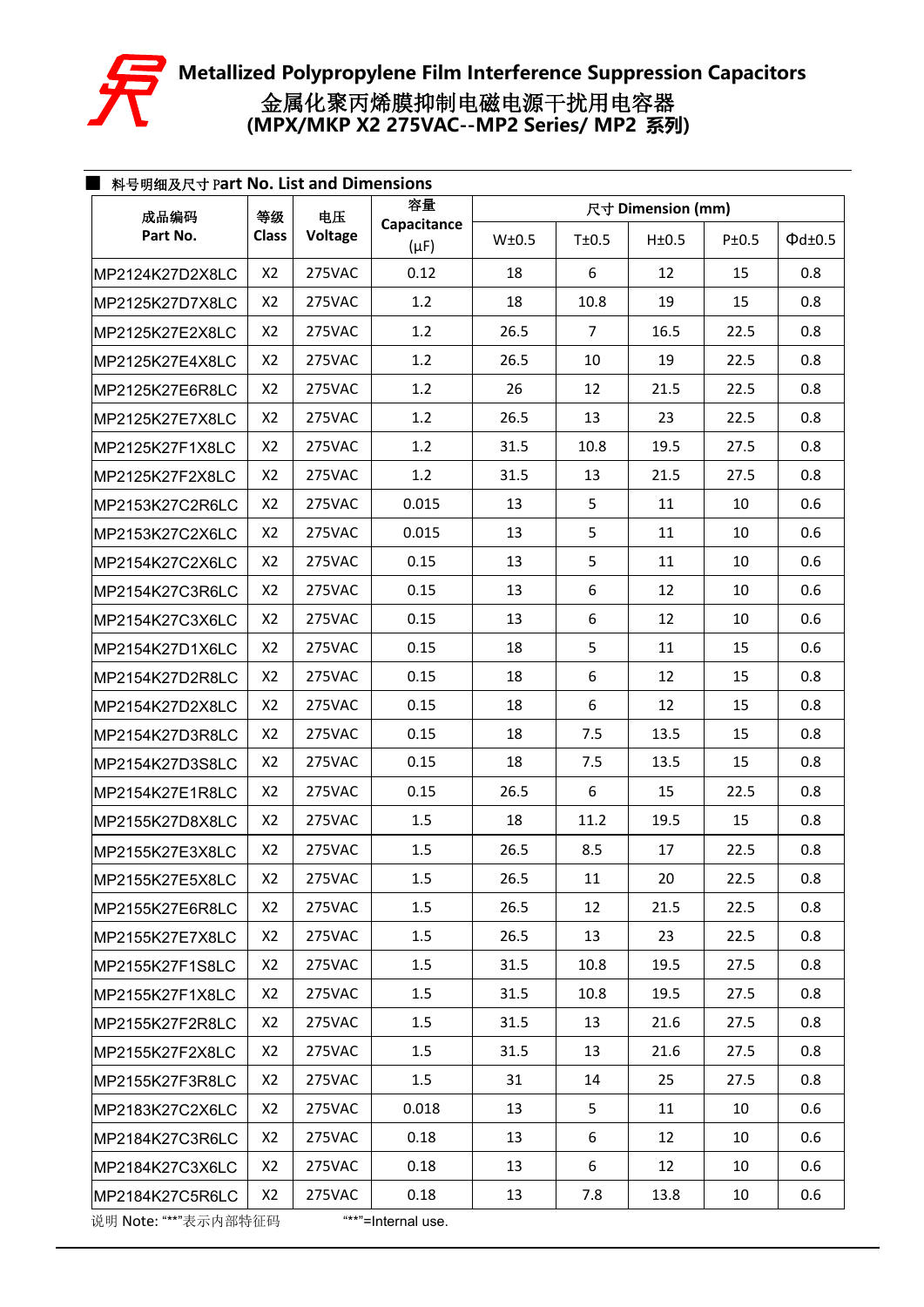

| 成品编码            | 等级             | 电压      | 容量                       |       | 尺寸 Dimension (mm) |       |       |                    |  |  |  |
|-----------------|----------------|---------|--------------------------|-------|-------------------|-------|-------|--------------------|--|--|--|
| Part No.        | <b>Class</b>   | Voltage | Capacitance<br>$(\mu F)$ | W±0.5 | T±0.5             | H±0.5 | P±0.5 | $\Phi$ d $\pm$ 0.5 |  |  |  |
| MP2184K27D1X6LC | X2             | 275VAC  | 0.18                     | 18    | 5                 | 11    | 15    | 0.6                |  |  |  |
| MP2184K27D2R8LC | X2             | 275VAC  | 0.18                     | 18    | 6                 | 12    | 15    | 0.8                |  |  |  |
| MP2184K27D2X8LC | X2             | 275VAC  | 0.18                     | 18    | 6                 | 12    | 15    | 0.8                |  |  |  |
| MP2184K27D3X8LC | X2             | 275VAC  | 0.18                     | 18    | 7.5               | 13.5  | 15    | 0.8                |  |  |  |
| MP2185K27D8X8LC | X2             | 275VAC  | 1.8                      | 18    | 11.2              | 19.2  | 15    | 0.8                |  |  |  |
| MP2185K27E4X8LC | X <sub>2</sub> | 275VAC  | 1.8                      | 26.5  | 10                | 19    | 22.5  | 0.8                |  |  |  |
| MP2185K27E6R8LC | X2             | 275VAC  | 1.8                      | 26    | 12                | 21.5  | 22.5  | 0.8                |  |  |  |
| MP2185K27E7X8LC | X2             | 275VAC  | 1.8                      | 26.5  | 13                | 23    | 22.5  | 0.8                |  |  |  |
| MP2185K27F1X8LC | X2             | 275VAC  | 1.8                      | 31.5  | 10.8              | 19.5  | 27.5  | 0.8                |  |  |  |
| MP2185K27F2X8LC | X2             | 275VAC  | 1.8                      | 31.5  | 13                | 21.6  | 27.5  | 0.8                |  |  |  |
| MP2205K27D8X8LC | X2             | 275VAC  | 2.0                      | 18    | 11.2              | 19.2  | 15    | 0.8                |  |  |  |
| MP2205K27E4X8LC | X2             | 275VAC  | 2.0                      | 26.5  | 10                | 19    | 22.5  | 0.8                |  |  |  |
| MP2205K27E7R8LC | X2             | 275VAC  | 2.0                      | 26.5  | 13                | 23    | 22.5  | 0.8                |  |  |  |
| MP2205K27E7X8LC | X2             | 275VAC  | 2.0                      | 26.5  | 13                | 23    | 22.5  | 0.8                |  |  |  |
| MP2205K27F1R8LC | X <sub>2</sub> | 275VAC  | 2.0                      | 31.5  | 10.8              | 19.5  | 27.5  | 0.8                |  |  |  |
| MP2205K27F1X8LC | X2             | 275VAC  | 2.0                      | 31.5  | 10.8              | 19.5  | 27.5  | 0.8                |  |  |  |
| MP2205K27F2X8LC | X2             | 275VAC  | 2.0                      | 31.5  | 13                | 21.6  | 27.5  | 0.8                |  |  |  |
| MP2205K27F3R8LC | X <sub>2</sub> | 275VAC  | 2.0                      | 31    | 14                | 25    | 27.5  | 0.8                |  |  |  |
| MP2222K27C2R6LC | X <sub>2</sub> | 275VAC  | 0.0022                   | 13    | 5                 | 11    | 10    | 0.6                |  |  |  |
| MP2222K27C2X6LC | X2             | 275VAC  | 0.0022                   | 13    | 5                 | 11    | 10    | 0.6                |  |  |  |
| MP2223K27C1R6LC | X <sub>2</sub> | 275VAC  | 0.022                    | 13    | 4                 | 9     | 10    | 0.6                |  |  |  |
| MP2223K27C2R6LC | X2             | 275VAC  | 0.022                    | 13    | 5                 | 11    | 10    | 0.6                |  |  |  |
| MP2223K27C2X6LC | X2             | 275VAC  | 0.022                    | 13    | 5                 | 11    | 10    | 0.6                |  |  |  |
| MP2223K27D1R6LC | X2             | 275VAC  | 0.022                    | 18    | 5                 | 11    | 15    | 0.6                |  |  |  |
| MP2224K27C3R6LC | X2             | 275VAC  | 0.22                     | 13    | 6                 | 12    | 10    | 0.6                |  |  |  |
| MP2224K27C3S6LC | X2             | 275VAC  | 0.22                     | 13    | 6                 | 12    | 10    | 0.6                |  |  |  |
| MP2224K27C3X6LC | X2             | 275VAC  | 0.22                     | 13    | 6                 | 12    | 10    | 0.6                |  |  |  |
| MP2224K27C5R6LC | X2             | 275VAC  | 0.22                     | 13    | 7.8               | 13.8  | 10    | 0.6                |  |  |  |
| MP2224K27C5X6LC | X2             | 275VAC  | 0.22                     | 13    | 7.8               | 13.8  | 10    | 0.6                |  |  |  |
| MP2224K27D1X6LC | X2             | 275VAC  | 0.22                     | 18    | 5                 | 11    | 15    | 0.6                |  |  |  |
| MP2224K27D2R890 | X2             | 275VAC  | 0.22                     | 18    | 6                 | 12    | 15    | 0.8                |  |  |  |
| MP2224K27D2X8LC | X2             | 275VAC  | 0.22                     | 18    | 6                 | 12    | 15    | 0.8                |  |  |  |
|                 |                |         |                          |       |                   |       |       |                    |  |  |  |

说明 Note: "\*\*"表示内部特征码 "\*\*"=Internal use.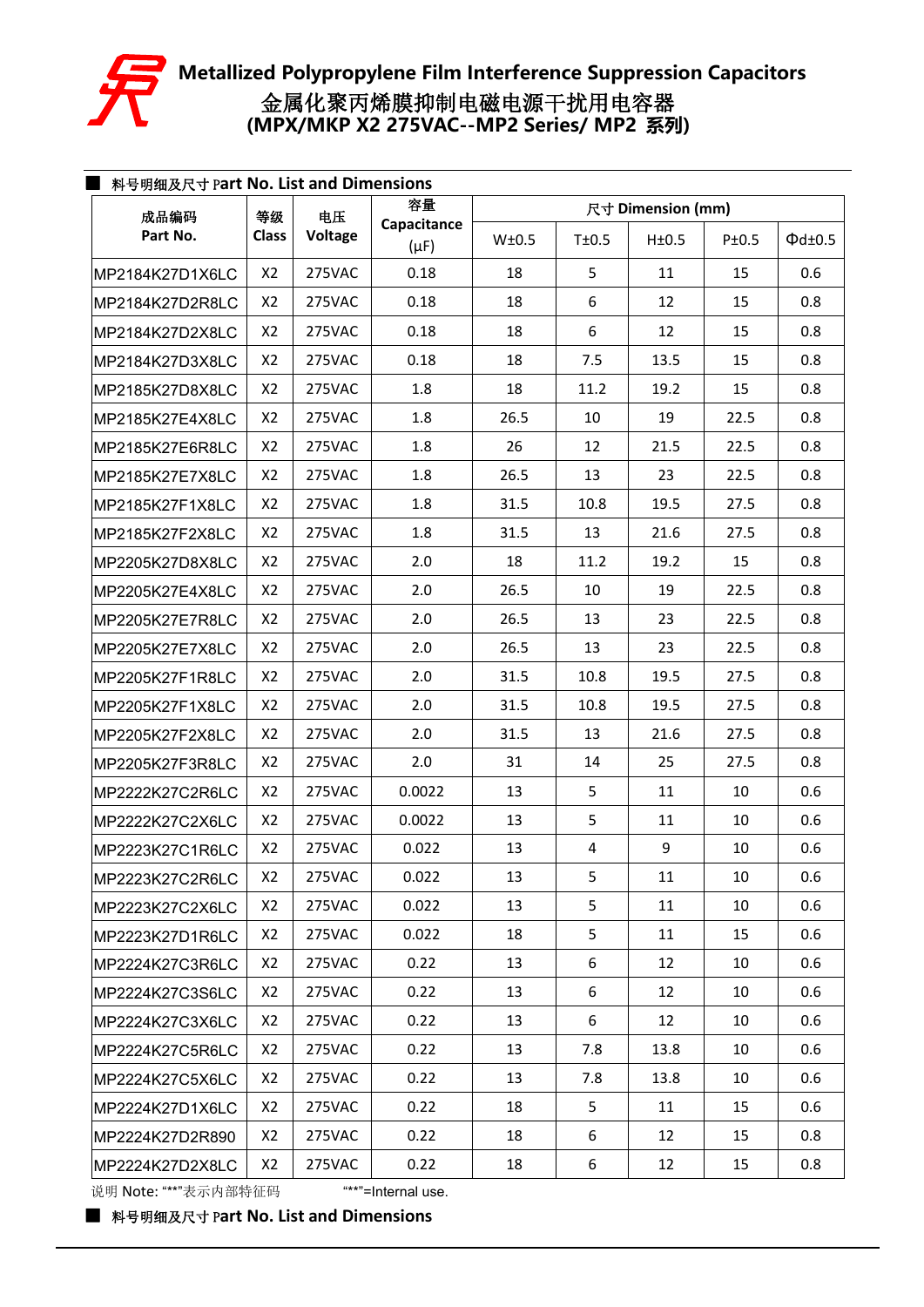

| 成品编码            | 等级             | 电压      | 容量                       |       |                | 尺寸 Dimension (mm) |       |                    |
|-----------------|----------------|---------|--------------------------|-------|----------------|-------------------|-------|--------------------|
| Part No.        | <b>Class</b>   | Voltage | Capacitance<br>$(\mu F)$ | W±0.5 | T±0.5          | H±0.5             | P±0.5 | $\Phi$ d $\pm$ 0.5 |
| MP2224K27D3R8LC | X <sub>2</sub> | 275VAC  | 0.22                     | 18    | 7.5            | 13.5              | 15    | 0.8                |
| MP2224K27D3X8LC | X2             | 275VAC  | 0.22                     | 18    | 7.5            | 13.5              | 15    | 0.8                |
| MP2224K27D4R8LC | X <sub>2</sub> | 275VAC  | 0.22                     | 18    | 8.4            | 14.5              | 15    | 0.8                |
| MP2224K27D4S8LC | X <sub>2</sub> | 275VAC  | 0.22                     | 18    | 8.4            | 14.5              | 15    | 0.8                |
| MP2224K27D4X8LC | X <sub>2</sub> | 275VAC  | 0.22                     | 18    | 8.4            | 14.5              | 15    | 0.8                |
| MP2224K27E1X8LC | X <sub>2</sub> | 275VAC  | 0.22                     | 26.5  | 6              | 15                | 22.5  | 0.8                |
| MP2224K27E2R8LC | X <sub>2</sub> | 275VAC  | 0.22                     | 26.5  | $\overline{7}$ | 16.5              | 22.5  | 0.8                |
| MP2225K27D8X8LC | X <sub>2</sub> | 275VAC  | 2.2                      | 18    | 11.2           | 19.5              | 15    | 0.8                |
| MP2225K27E4X8LC | X <sub>2</sub> | 275VAC  | 2.2                      | 26.5  | 10             | 19                | 22.5  | 0.8                |
| MP2225K27E7R8LC | X <sub>2</sub> | 275VAC  | 2.2                      | 26.5  | 13             | 23                | 22.5  | 0.8                |
| MP2225K27E7X8LC | X <sub>2</sub> | 275VAC  | 2.2                      | 26.5  | 13             | 23                | 22.5  | 0.8                |
| MP2225K27F1X8LC | X <sub>2</sub> | 275VAC  | 2.2                      | 31.5  | 10.8           | 19.5              | 27.5  | 0.8                |
| MP2225K27F2R8LC | X <sub>2</sub> | 275VAC  | 2.2                      | 31.5  | 13             | 21.6              | 27.5  | 0.8                |
| MP2225K27F2X8LC | X <sub>2</sub> | 275VAC  | 2.2                      | 31.5  | 13             | 21.6              | 27.5  | 0.8                |
| MP2225K27F3R8LC | X2             | 275VAC  | 2.2                      | 31    | 14             | 25                | 27.5  | 0.8                |
| MP2225K27F3X8LC | X <sub>2</sub> | 275VAC  | 2.2                      | 31    | 14             | 25                | 27.5  | 0.8                |
| MP2272K27C2X6LC | X <sub>2</sub> | 275VAC  | 0.0027                   | 13    | 5              | 11                | 10    | 0.6                |
| MP2273K27C2X6LC | X <sub>2</sub> | 275VAC  | 0.027                    | 13    | 5              | 11                | 10    | 0.6                |
| MP2274K27C5X6LC | X <sub>2</sub> | 275VAC  | 0.27                     | 13    | 7.8            | 13.8              | 10    | 0.6                |
| MP2274K27D1X6LC | X <sub>2</sub> | 275VAC  | 0.27                     | 18    | 5              | 11                | 15    | 0.6                |
| MP2274K27D2X8LC | X2             | 275VAC  | 0.27                     | 18    | 6              | 12                | 15    | 0.8                |
| MP2274K27D3X8LC | X <sub>2</sub> | 275VAC  | 0.27                     | 18    | 7.5            | 13.5              | 15    | 0.8                |
| MP2274K27D4R8LC | X2             | 275VAC  | 0.27                     | 18    | 8.4            | 14.5              | 15    | 0.8                |
| MP2274K27D4X8LC | X <sub>2</sub> | 275VAC  | 0.27                     | 18    | 8.4            | 14.5              | 15    | 0.8                |
| MP2275K27E5X8LC | X2             | 275VAC  | 2.7                      | 26.5  | 11             | 20                | 22.5  | 0.8                |
| MP2275K27F1X8LC | X <sub>2</sub> | 275VAC  | 2.7                      | 31.5  | 10.8           | 19.5              | 27.5  | 0.8                |
| MP2275K27F4X8LC | X <sub>2</sub> | 275VAC  | 2.7                      | 31    | 16             | 25.5              | 27.5  | 0.8                |
| MP2305K27E6X8LC | X <sub>2</sub> | 275VAC  | 3.0                      | 26    | 12             | 21.5              | 22.5  | 0.8                |
| MP2305K27F2X8LC | X <sub>2</sub> | 275VAC  | 3.0                      | 31.5  | 13             | 21.6              | 27.5  | 0.8                |
| MP2305K27F3R8LC | X <sub>2</sub> | 275VAC  | 3.0                      | 31    | 14             | 25                | 27.5  | 0.8                |
| MP2305K27F3X8LC | X <sub>2</sub> | 275VAC  | 3.0                      | 31    | 14             | 25                | 27.5  | 0.8                |
| MP2305K27F4X8LC | X <sub>2</sub> | 275VAC  | 3.0                      | 31    | 16             | 26.5              | 27.5  | 0.8                |
| MP2332K27C2R6LC | X <sub>2</sub> | 275VAC  | 0.0033                   | 13    | 5              | 11                | 10    | 0.6                |
|                 |                |         |                          |       |                |                   |       |                    |

说明 Note: "\*\*"表示内部特征码 "\*\*"=Internal use.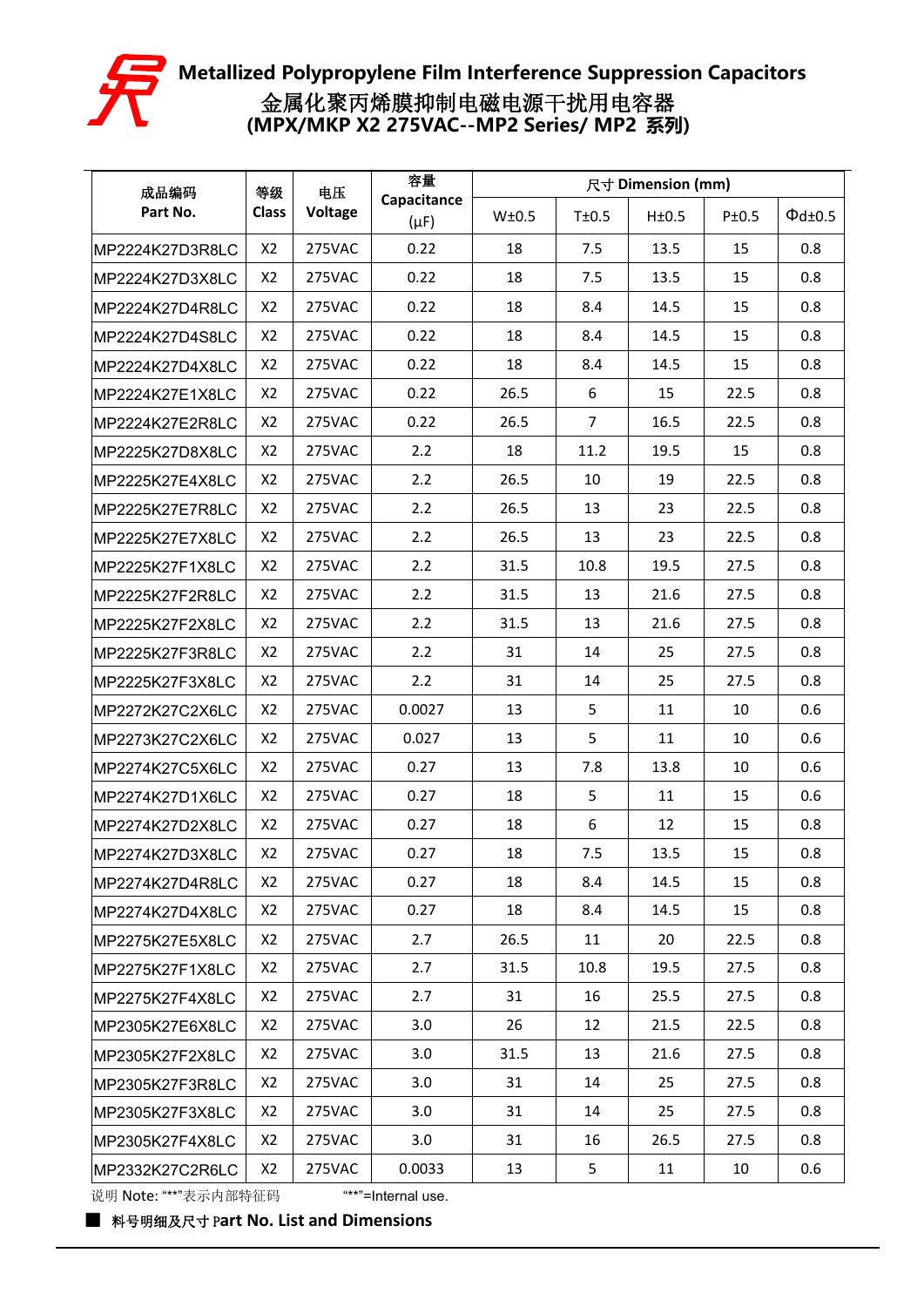

| 成品编码            | 等级             | 电压      | 容量                       |       |                | 尺寸 Dimension (mm) |       |                    |
|-----------------|----------------|---------|--------------------------|-------|----------------|-------------------|-------|--------------------|
| Part No.        | <b>Class</b>   | Voltage | Capacitance<br>$(\mu F)$ | W±0.5 | T±0.5          | H±0.5             | P±0.5 | $\Phi$ d $\pm$ 0.5 |
| MP2332K27C2X6LC | X <sub>2</sub> | 275VAC  | 0.0033                   | 13    | 5              | 11                | 10    | 0.6                |
| MP2333K27C1R6LC | X2             | 275VAC  | 0.033                    | 13    | $\overline{4}$ | 9                 | 10    | 0.6                |
| MP2333K27C2R6LC | X <sub>2</sub> | 275VAC  | 0.033                    | 13    | 5              | 11                | 10    | 0.6                |
| MP2333K27C2X6LC | X <sub>2</sub> | 275VAC  | 0.33                     | 13    | 5              | 11                | 10    | 0.6                |
| MP2334K27C5S6LC | X <sub>2</sub> | 275VAC  | 0.33                     | 13    | 7.8            | 13.8              | 10    | 0.6                |
| MP2334K27C5X6LC | X <sub>2</sub> | 275VAC  | 0.33                     | 13    | 7.8            | 13.8              | 10    | 0.6                |
| MP2334K27D2R8LC | X <sub>2</sub> | 275VAC  | 0.33                     | 18    | 6              | 12                | 15    | 0.8                |
| MP2334K27D2X8LC | X <sub>2</sub> | 275VAC  | 0.33                     | 18    | 6              | 12                | 15    | 0.8                |
| MP2334K27D3R8LC | X2             | 275VAC  | 0.33                     | 18    | 7.5            | 13.5              | 15    | 0.8                |
| MP2334K27D3X8LC | X <sub>2</sub> | 275VAC  | 0.33                     | 18    | 7.5            | 13.5              | 15    | 0.8                |
| MP2334K27D4R8LC | X <sub>2</sub> | 275VAC  | 0.33                     | 18    | 8.4            | 14.5              | 15    | 0.8                |
| MP2334K27D4S8LC | X <sub>2</sub> | 275VAC  | 0.33                     | 18    | 8.4            | 14.5              | 15    | 0.8                |
| MP2334K27D6R8LC | X <sub>2</sub> | 275VAC  | 0.33                     | 18    | 10             | 15.8              | 15    | 0.8                |
| MP2334K27D6X8LC | X <sub>2</sub> | 275VAC  | 0.33                     | 18    | 10             | 15.8              | 15    | 0.8                |
| MP2334K27E1X8LC | X2             | 275VAC  | 0.33                     | 26.5  | 6              | 15                | 22.5  | 0.8                |
| MP2334K27E2R8LC | X <sub>2</sub> | 275VAC  | 0.33                     | 26.5  | $\overline{7}$ | 16.5              | 22.5  | 0.8                |
| MP2334K27E2X8LC | X <sub>2</sub> | 275VAC  | 0.33                     | 26.5  | $\overline{7}$ | 16.5              | 22.5  | 0.8                |
| MP2334K27E3R8LC | X <sub>2</sub> | 275VAC  | 0.33                     | 26.5  | 8.5            | 17                | 22.5  | 0.8                |
| MP2335K27E7X8LC | X <sub>2</sub> | 275VAC  | 3.3                      | 26.5  | 13             | 23                | 22.5  | 0.8                |
| MP2335K27F1X8LC | X <sub>2</sub> | 275VAC  | 3.3                      | 31.5  | 10.8           | 19.5              | 27.5  | 0.8                |
| MP2335K27F3X8LC | X2             | 275VAC  | 3.3                      | 31    | 14             | 25                | 27.5  | 0.8                |
| MP2335K27F8R8LC | X <sub>2</sub> | 275VAC  | 3.3                      | 31.5  | 21             | 31                | 27.5  | 0.8                |
| MP2392K27C2X6LC | X2             | 275VAC  | 0.0039                   | 13    | 5              | 11                | 10    | 0.6                |
| MP2393K27C2X6LC | X <sub>2</sub> | 275VAC  | 0.039                    | 13    | 5              | 11                | 10    | 0.6                |
| MP2394K27C5X6LC | X2             | 275VAC  | 0.39                     | 13    | 7.8            | 13.8              | 10    | 0.6                |
| MP2394K27D2X8LC | X <sub>2</sub> | 275VAC  | 0.39                     | 18    | 6              | 12                | 15    | 0.8                |
| MP2394K27D3R8LC | X <sub>2</sub> | 275VAC  | 0.39                     | 18    | 7.5            | 13.5              | 15    | 0.8                |
| MP2394K27D3X8LC | X <sub>2</sub> | 275VAC  | 0.39                     | 18    | 7.5            | 13.5              | 15    | 0.8                |
| MP2394K27D4X8LC | X <sub>2</sub> | 275VAC  | 0.39                     | 18    | 8.4            | 14.5              | 15    | 0.8                |
| MP2394K27D5R8LC | X <sub>2</sub> | 275VAC  | 0.39                     | 18    | 9.5            | 15.5              | 15    | 0.8                |
| MP2394K27D5X8LC | X <sub>2</sub> | 275VAC  | 0.39                     | 18    | 9.5            | 15.5              | 15    | 0.8                |
| MP2394K27D6R8LC | X <sub>2</sub> | 275VAC  | 0.39                     | 18    | 10             | 15.8              | 15    | 0.8                |
| MP2394K27E1X8LC | X <sub>2</sub> | 275VAC  | 0.39                     | 26.5  | 6              | 15                | 22.5  | 0.8                |

说明 Note: "\*\*"表示内部特征码 "\*\*"=Internal use.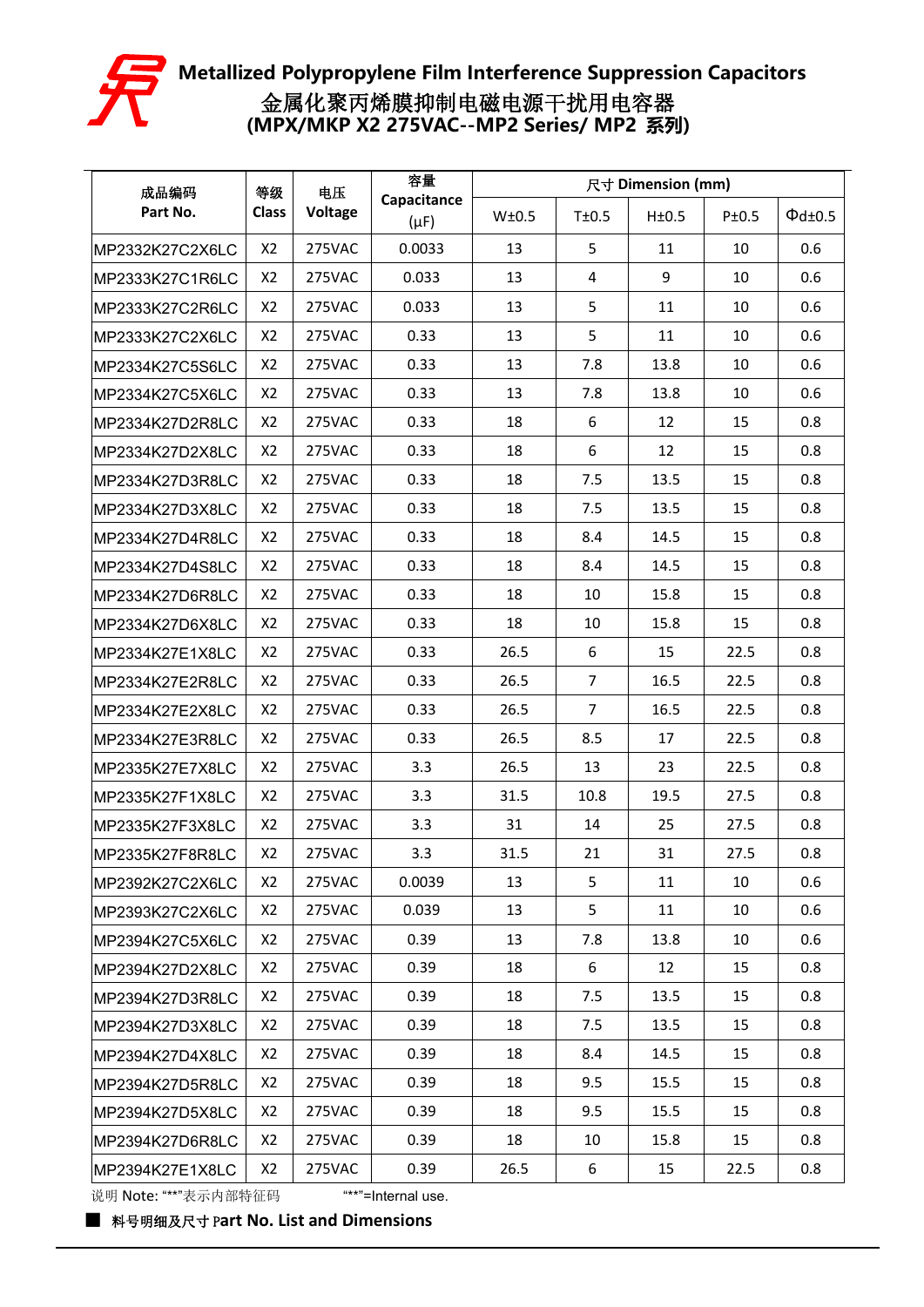

| 成品编码            | 等级             | 电压      | 容量                       |       | 尺寸 Dimension (mm) |       |       |                    |  |  |
|-----------------|----------------|---------|--------------------------|-------|-------------------|-------|-------|--------------------|--|--|
| Part No.        | <b>Class</b>   | Voltage | Capacitance<br>$(\mu F)$ | W±0.5 | T±0.5             | H±0.5 | P±0.5 | $\Phi$ d $\pm$ 0.5 |  |  |
| MP2394K27E2X8LC | X2             | 275VAC  | 0.39                     | 26.5  | $\overline{7}$    | 16.5  | 22.5  | 0.8                |  |  |
| MP2394K27E4R8LC | X2             | 275VAC  | 0.39                     | 26.5  | 10                | 19    | 22.5  | 0.8                |  |  |
| MP2405K27F2X8LC | X2             | 275VAC  | 4.0                      | 31.5  | 13                | 21.6  | 27.5  | 0.8                |  |  |
| MP2405K27F4R8LC | X2             | 275VAC  | 4.0                      | 31    | 16                | 25.5  | 27.5  | 0.8                |  |  |
| MP2405K27F4X8LC | X2             | 275VAC  | 4.0                      | 31    | 16                | 25.5  | 27.5  | 0.8                |  |  |
| MP2472K27C2R6LC | X2             | 275VAC  | 0.0047                   | 13    | 5                 | 11    | 10    | 0.6                |  |  |
| MP2472K27C2X6LC | X2             | 275VAC  | 0.0047                   | 13    | 5                 | 11    | 10    | 0.6                |  |  |
| MP2473K27B2R6LC | X2             | 275VAC  | 0.047                    | 10    | 5                 | 11    | 7.5   | 0.6                |  |  |
| MP2473K27C2R6LC | X2             | 275VAC  | 0.047                    | 13    | 5                 | 11    | 10    | 0.6                |  |  |
| MP2473K27C2X6LC | X2             | 275VAC  | 0.047                    | 13    | 5                 | 11    | 10    | 0.6                |  |  |
| MP2473K27C3R6LC | X2             | 275VAC  | 0.047                    | 13    | 6                 | 12    | 10    | 0.6                |  |  |
| MP2473K27D1R6LC | X2             | 275VAC  | 0.047                    | 18    | 5                 | 11    | 15    | 0.6                |  |  |
| MP2473K27D1X6LC | X2             | 275VAC  | 0.047                    | 18    | 5                 | 11    | 15    | 0.6                |  |  |
| MP2473K27D3R8LC | X2             | 275VAC  | 0.047                    | 18    | 7.5               | 13.5  | 15    | 0.8                |  |  |
| MP2474K27C5X6LC | X <sub>2</sub> | 275VAC  | 0.47                     | 13    | 7.8               | 13.8  | 10    | 0.6                |  |  |
| MP2474K27D3X8LC | X2             | 275VAC  | 0.47                     | 18    | 7.5               | 13.5  | 15    | 0.8                |  |  |
| MP2474K27D4R8LC | X2             | 275VAC  | 0.47                     | 18    | 8.4               | 14.5  | 15    | 0.8                |  |  |
| MP2474K27D4X8LC | X2             | 275VAC  | 0.47                     | 18    | 8.4               | 14.5  | 15    | 0.8                |  |  |
| MP2474K27D5R8LC | X2             | 275VAC  | 0.47                     | 18    | 9.5               | 15.5  | 15    | 0.8                |  |  |
| MP2474K27D6R8LC | X2             | 275VAC  | 0.47                     | 18    | 10                | 15.8  | 15    | 0.8                |  |  |
| MP2474K27D6S8LC | X2             | 275VAC  | 0.47                     | 18    | 10                | 15.8  | 15    | 0.8                |  |  |
| MP2474K27D6X8LC | X2             | 275VAC  | 0.47                     | 18    | 10                | 15.8  | 15    | 0.8                |  |  |
| MP2474K27E1X8LC | X <sub>2</sub> | 275VAC  | 0.47                     | 26.5  | 6                 | 15    | 22.5  | 0.8                |  |  |
| MP2474K27E2R8LC | X2             | 275VAC  | 0.47                     | 26.5  | $\overline{7}$    | 16.5  | 22.5  | 0.8                |  |  |
| MP2474K27E2X8LC | X2             | 275VAC  | 0.47                     | 26.5  | $\overline{7}$    | 16.5  | 22.5  | 0.8                |  |  |
| MP2474K27E4R8LC | X2             | 275VAC  | 0.47                     | 26.5  | 10                | 19    | 22.5  | 0.8                |  |  |
| MP2474K27F1R8LC | X2             | 275VAC  | 0.47                     | 31.5  | 10.8              | 19.5  | 27.5  | 0.8                |  |  |
| MP2475K27F3X8LC | X <sub>2</sub> | 275VAC  | 4.7                      | 31    | 14                | 25    | 27.5  | 0.8                |  |  |
| MP2475K27F7R8LC | X <sub>2</sub> | 275VAC  | 4.7                      | 31.5  | 18                | 26    | 27.5  | 0.8                |  |  |
| MP2475K27F8R8LC | X2             | 275VAC  | 4.7                      | 31.5  | 21                | 31    | 27.5  | 0.8                |  |  |
| MP2562K27C2X6LC | X2             | 275VAC  | 0.0056                   | 13    | 5                 | 11    | 10    | 0.6                |  |  |
| MP2563K27C2X6LC | X2             | 275VAC  | 0.056                    | 13    | 5                 | 11    | 10    | 0.6                |  |  |
| MP2563K27C3R6LC | X <sub>2</sub> | 275VAC  | 0.056                    | 13    | 6                 | 12    | 10    | 0.6                |  |  |

说明 Note: "\*\*"表示内部特征码 "\*\*"=Internal use.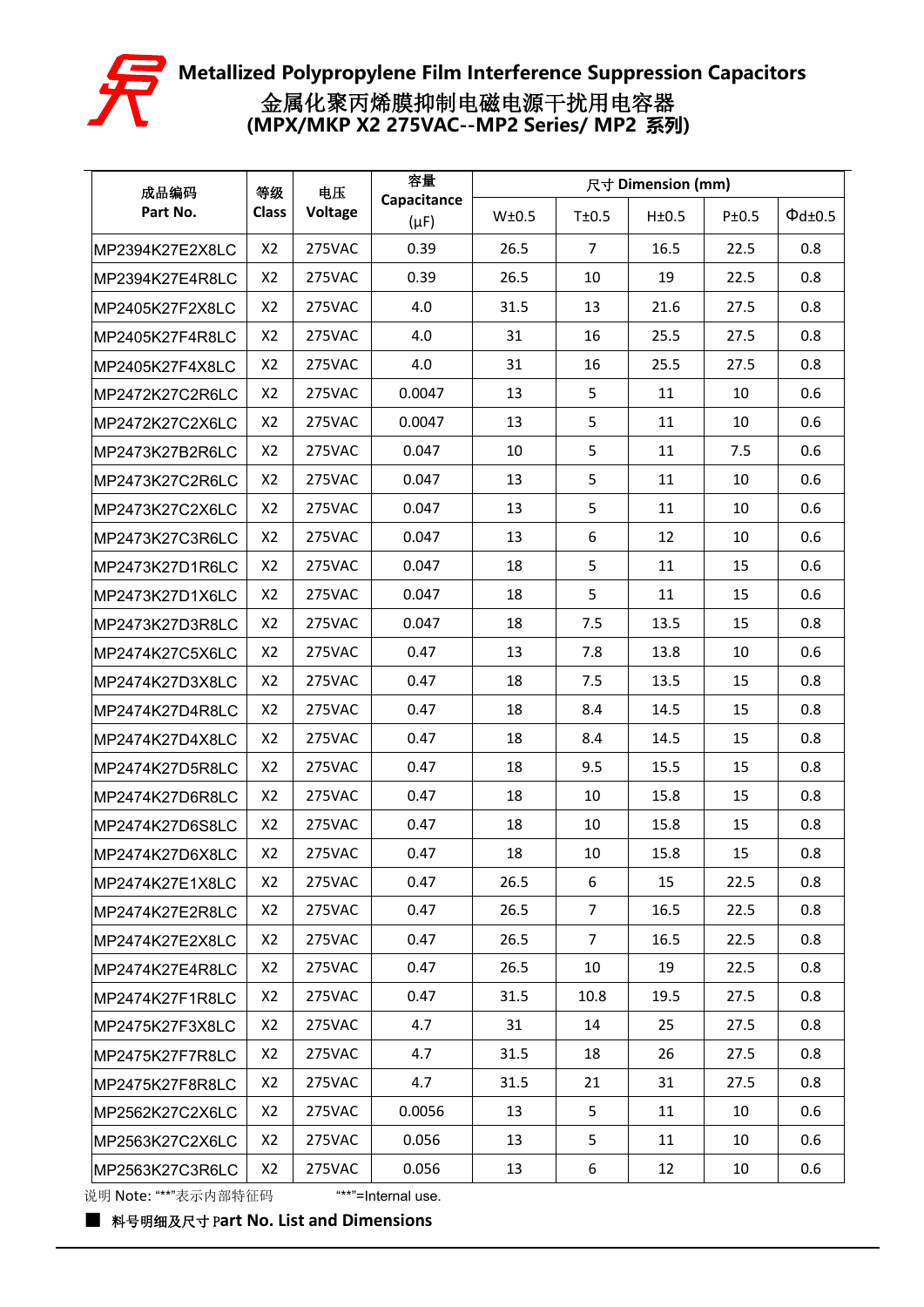

| 成品编码            | 等级             | 电压      | 容量                       |       |                | 尺寸 Dimension (mm) |       |                    |
|-----------------|----------------|---------|--------------------------|-------|----------------|-------------------|-------|--------------------|
| Part No.        | <b>Class</b>   | Voltage | Capacitance<br>$(\mu F)$ | W±0.5 | T±0.5          | H±0.5             | P±0.5 | $\Phi$ d $\pm$ 0.5 |
| MP2563K27D1R6LC | X2             | 275VAC  | 0.056                    | 18    | 5              | 11                | 15    | 0.6                |
| MP2563K27D1X6LC | X2             | 275VAC  | 0.056                    | 18    | 5              | 11                | 15    | 0.6                |
| MP2564K27C5X6LC | X2             | 275VAC  | 0.56                     | 13    | 7.8            | 13.8              | 10    | 0.6                |
| MP2564K27D3X8LC | X2             | 275VAC  | 0.56                     | 18    | 7.5            | 13.5              | 15    | 0.8                |
| MP2564K27D5X8LC | X2             | 275VAC  | 0.56                     | 18    | 9.5            | 15.5              | 15    | 0.8                |
| MP2564K27D8X8LC | X2             | 275VAC  | 0.56                     | 18    | 11.2           | 19.2              | 15    | 0.8                |
| MP2564K27E1X8LC | X2             | 275VAC  | 0.56                     | 26.5  | 6              | 15                | 22.5  | 0.8                |
| MP2564K27E2X8LC | X2             | 275VAC  | 0.56                     | 26.5  | $\overline{7}$ | 16.5              | 22.5  | 0.8                |
| MP2564K27E3R8LC | X2             | 275VAC  | 0.56                     | 26.5  | 8.5            | 17                | 22.5  | 0.8                |
| MP2564K27E4R8LC | X2             | 275VAC  | 0.56                     | 26.5  | 10             | 19                | 22.5  | 0.8                |
| MP2682K27C2X6LC | X2             | 275VAC  | 0.0068                   | 13    | 5              | 11                | 10    | 0.6                |
| MP2683K27C2R6LC | X2             | 275VAC  | 0.068                    | 13    | 5              | 11                | 10    | 0.6                |
| MP2683K27C2X6LC | X2             | 275VAC  | 0.068                    | 13    | 5              | 11                | 10    | 0.6                |
| MP2683K27C3R6LC | X2             | 275VAC  | 0.068                    | 13    | 6              | 12                | 10    | 0.6                |
| MP2683K27D1R6LC | X2             | 275VAC  | 0.068                    | 18    | 5              | 11                | 15    | 0.6                |
| MP2683K27D1X6LC | X2             | 275VAC  | 0.068                    | 18    | 5              | 11                | 15    | 0.6                |
| MP2684K27C5X6LC | X <sub>2</sub> | 275VAC  | 0.68                     | 13    | 7.8            | 13.8              | 10    | 0.6                |
| MP2684K27D4X8LC | X2             | 275VAC  | 0.68                     | 18    | 8.4            | 14.5              | 15    | 0.8                |
| MP2684K27D6X8LC | X2             | 275VAC  | 0.68                     | 18    | 10             | 15.8              | 15    | 0.8                |
| MP2684K27D8X8LC | X2             | 275VAC  | 0.68                     | 18    | 11.2           | 19.5              | 15    | 0.8                |
| MP2684K27E1X8LC | X2             | 275VAC  | 0.68                     | 26.5  | 6              | 15                | 22.5  | 0.8                |
| MP2684K27E2R8LC | X2             | 275VAC  | 0.68                     | 26.5  | $\overline{7}$ | 16.5              | 22.5  | 0.8                |
| MP2684K27E2X8LC | X2             | 275VAC  | 0.68                     | 26.5  | $\overline{7}$ | 16.5              | 22.5  | 0.8                |
| MP2684K27E3R8LC | X2             | 275VAC  | 0.68                     | 26.5  | 8.5            | 17                | 22.5  | 0.8                |
| MP2684K27E3X8LC | X2             | 275VAC  | 0.68                     | 26.5  | 8.5            | 17                | 22.5  | 0.8                |
| MP2684K27E4R8LC | X2             | 275VAC  | 0.68                     | 26.5  | 10             | 19                | 22.5  | 0.8                |
| MP2684K27E4S8LC | X2             | 275VAC  | 0.68                     | 26.5  | 10             | 19                | 22.5  | 0.8                |
| MP2684K27F1R8LC | X2             | 275VAC  | 0.68                     | 31.5  | 10.8           | 19.5              | 27.5  | 0.8                |
| MP2684K27F1X8LC | X2             | 275VAC  | 0.68                     | 31.5  | 10.8           | 19.5              | 27.5  | 0.8                |
| MP2822K27C2X6LC | X <sub>2</sub> | 275VAC  | 0.0082                   | 13    | 5              | 11                | 10    | 0.6                |
| MP2823K27C2X6LC | X2             | 275VAC  | 0.082                    | 13    | 5              | 11                | 10    | 0.6                |
| MP2823K27C3R6LC | X2             | 275VAC  | 0.082                    | 13    | 6              | 12                | 10    | 0.6                |
| MP2823K27C3X6LC | X <sub>2</sub> | 275VAC  | 0.082                    | 13    | 6              | 12                | 10    | 0.6                |

说明 Note: "\*\*"表示内部特征码 "\*\*"=Internal use.